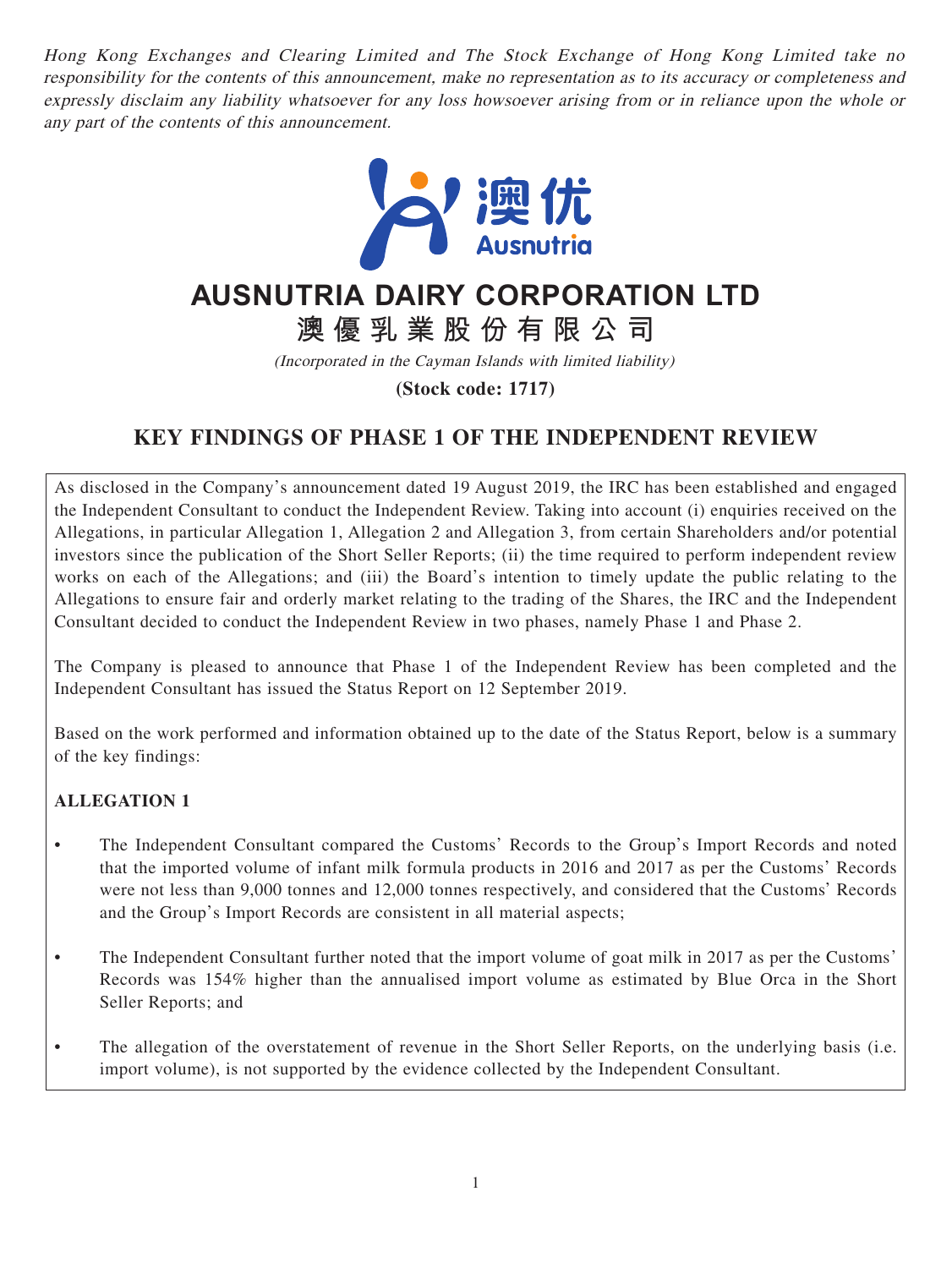# **ALLEGATION 2**

- The Ausnutria B.V. Employee Expenses accounted for 57.6% and 52.9% of the AR Employee Expenses in 2016 and 2017, respectively, rather than 96% and 94% as alleged in the Short Seller Reports;
- The employee-related expenses reported in the Regulatory Filings had been fully included in the compilation of Group's 2016 and 2017 consolidated profit and loss account;
- The profit and loss accounts reported for Regulatory Filings had been fully included in the compilation of the Group's 2016 and 2017 consolidated profit and loss accounts; and
- Certain facts stated in the Judgements, in particular the fact that the Plaintiffs did not allege to be employees of Globlait Nutrition, had been omitted in the Short Seller Reports. Such omissions rendered the allegations in relation to the Lawsuits contained in the Short Seller Report incomplete.

# **ALLEGATION 3**

- The CFO was merely a nominee shareholder of Nutriunion HK under the trust arrangements;
- The transfer of 40% shareholding interests in Nutriunion HK beneficially held by Mr. Zhao, Mr. Lin and Mr. Qu back to them has been completed on 3 July 2019;
- The trust arrangement has been effectively terminated following the completion of the aforementioned transfer, and the CFO is no longer the trustee holding the entire shareholding interests of Nutriunion HK accordingly; and
- The Independent Consultant has not identified any direct evidence indicating that the Company's acquisition of the 40% shareholding interests in Nutriunion HK was a sham transaction and Allegation 3 is not substantiated accordingly.

As at the date of this announcement, Phase 2 of the Independent Review has commenced. The IRC will further review the findings of the Independent Review upon completion of Phase 2 and accordingly make recommendations, if any, to the Board on appropriate actions to be taken.

Reference is made to (i) the clarification announcements of the Company dated 15 and 16 August 2019, respectively in relation to allegations made in a report published by Blue Orca on 15 August 2019; (ii) the clarification announcement of the Company on 19 August 2019 in relation to the allegations made in a report published by Blue Orca on 19 August 2019 (together with the Blue Orca's report dated 15 August 2019, the "**Short Seller Reports**") and the establishment of the independent review committee (together with the announcements dated 15 and 16 August 2019, the "**Announcements**"). Unless otherwise defined, terms used herein shall have the same respective meanings as those defined in the Announcements.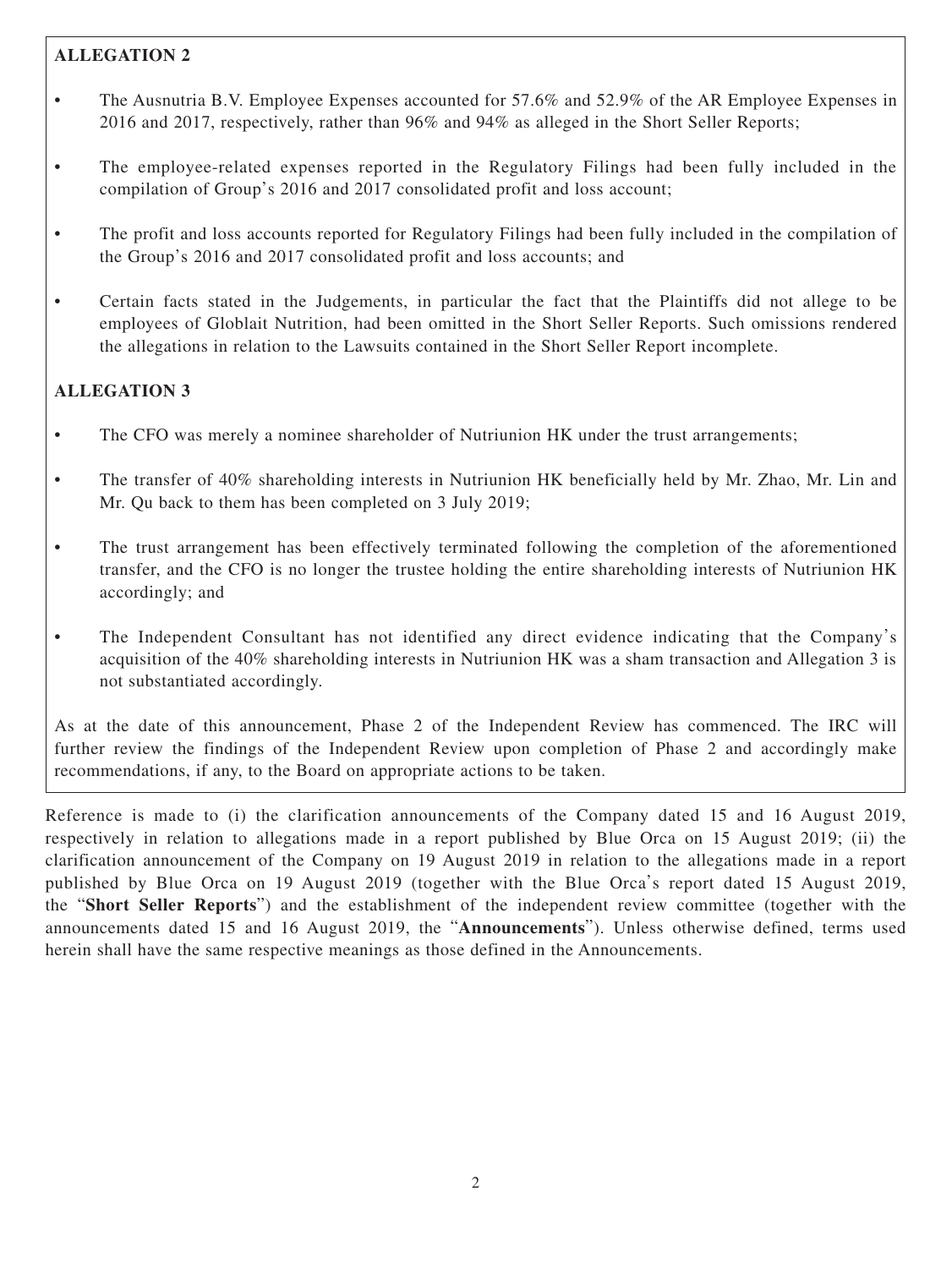As disclosed in the Company's announcement dated 19 August 2019, an independent review committee (the "**IRC**"), comprising all independent non-executive Directors, has been established to (i) review the matters as alleged in the Short Seller Reports; (ii) report to the Board on its findings; and (iii) make recommendations to the Board on appropriate actions to be taken. On 21 August 2019, the IRC engaged Deloitte Advisory (Hong Kong) Limited as an independent consultant (the "**Independent Consultant**") to conduct an independent review on the Allegations (the "**Independent Review**").

#### **BACKGROUND AND SCOPE OF THE INDEPENDENT REVIEW**

Summary of the Allegations in the Short Seller Reports are as follows:

- (i) It is alleged that the Company was importing far less infant milk formula than it claims, and as such Blue Orca believes that the Company had been overstating its revenue and profit from the infant milk formula in the PRC ("**Allegation 1**");
- (ii) It is alleged that the Company has understated its labour and staff costs in 2017, in particular based on Ausnutria B.V.'s regulatory filing, and as such Blue Orca believes that the Company was substantially less profitable than reflected in the Company's consolidated financial statements published in 2017 annual report ("**Allegation 2**");
- (iii) It is alleged that the Company does not have any interest in Nutriunion HK, which was instead owned by the chief financial officer of the Company (the "**CFO**"). It is further alleged that the acquisition of the 40% shareholding interests of Nutriunion HK conducted in July 2019 was merely a sham transaction ("**Allegation 3**");
- (iv) It is alleged that the Company was misleading Chinese consumers in relation to the marketing of infant goat milk formula ("**Allegation 4**");
- (v) It is alleged that the Company engaged in undisclosed related party transactions with three distributors allegedly controlled by the Company's current and former executives ("**Allegation 5**"); and
- (vi) It is alleged that the amounts of packaging materials and resources consumption published in the 2016 and 2017 environmental, social and governance report of the Company did not increase correspondingly to the growth in infant formula revenue stream ("**Allegation 6**").

Taking into account (i) the enquiries received on the Allegations, in particular Allegation 1, Allegation 2 and Allegation 3, from certain Shareholders and/or potential investors since the publication of the Short Seller Reports; (ii) the time required to perform independent review works on each of the Allegations; and (iii) the Board's intention to timely update the public relating to the Allegations to ensure fair and orderly market relating to the trading of the Shares, the IRC and the Independent Consultant decided to conduct the Independent Review in two phases, namely phase 1 (which covers Allegation 1, Allegation 2 and Allegation 3) ("**Phase 1**") and phase 2 (which covers Allegation 4, Allegation 5 and Allegation 6) ("**Phase 2**").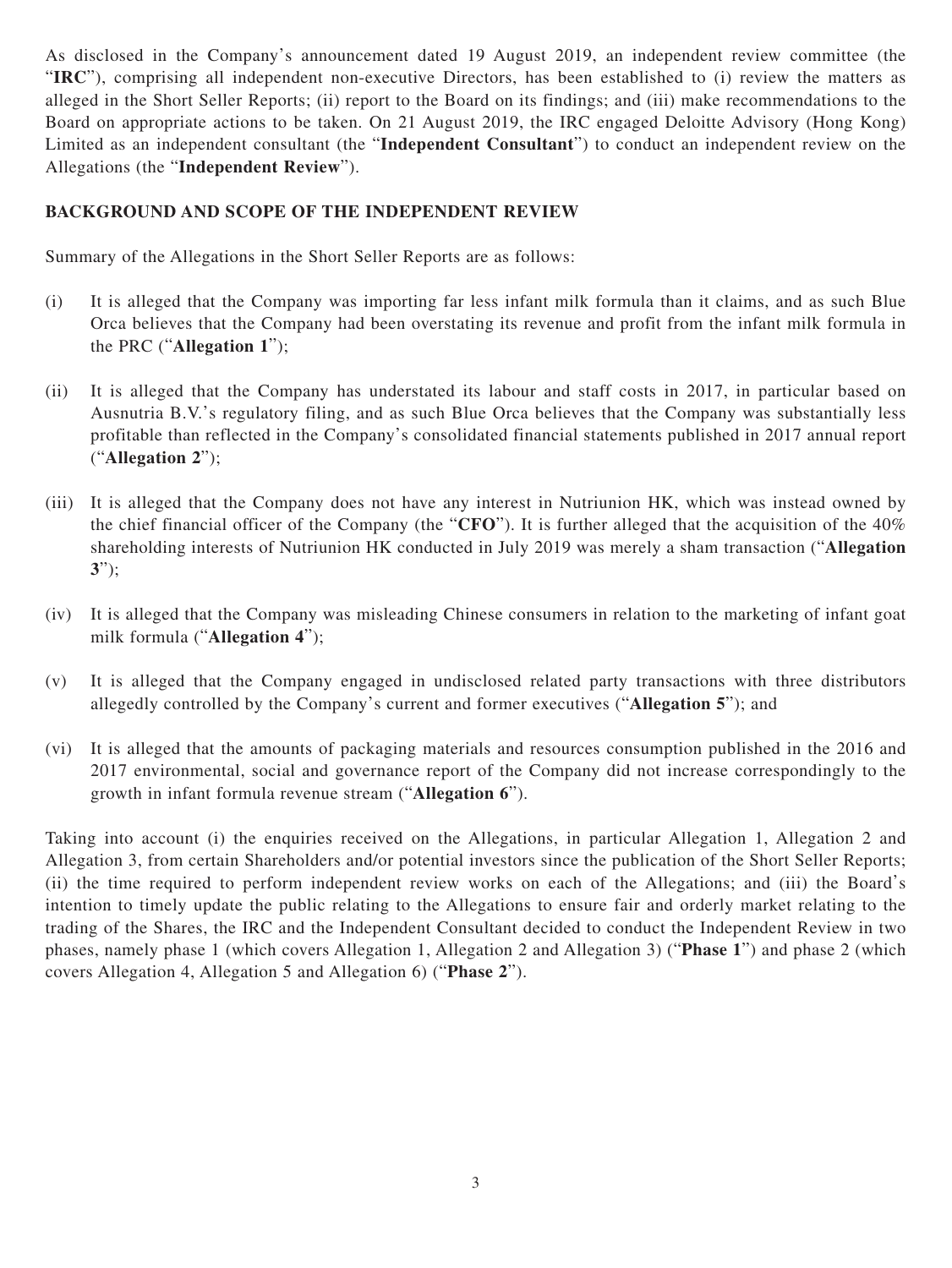#### **SUMMARY OF KEY FINDINGS OF PHASE 1 INDEPENDENT REVIEW**

The Company is pleased to announce that Phase 1 of the Independent Review has been completed and the Independent Consultant has submitted a status report of the Independent Review (the "**Status Report**") to the IRC on 12 September 2019, and the IRC has subsequently reported the same to the Board. A summary of its key findings is as follows:

#### **(i) Allegation 1 – the Group's import data and revenue of infant milk formula in the PRC**

#### **Blue Orca's allegation**

Based on the purported data sources related to the infant milk products quoted in the research report of the Chinese Academy of Social Sciences ("**CASS**"), it is alleged that the Company was importing far less infant milk formula than it claims, and as such Blue Orca believes that the Company had been overstating its revenue and profit of infant milk formula in the PRC in 2016 and 2017.

#### **Works performed by the Independent Consultant and its key findings**

With a view to understanding the Customs declaration process of import infant milk products of the Group, the Independent Consultant interviewed the Group's personnel and was advised that there are three operating subsidiaries which import infant goat and cow milk products from overseas countries into the PRC, namely (1) Hyproca Nutrition Co., Ltd. ("**HNC**"); (2) Ausnutria Dairy (China) Co. Ltd. ("**Ausnutria China**"); and (3) Neolac (Shanghai) Nutrition Co., Ltd ("**Neolac Shanghai**") through four import agents. Among the four import agents, three of them are with principal business offices in Hunan Province and the remaining one is with principal business office in Hebei Province.

In contemplation of verifying the Group's import figures as referred in the Short Seller Reports, the Independent Consultant obtained and inspected all available Declaration Forms for Import of Goods to the PRC (the "**Customs Declaration Forms**") of these subsidiaries for 2016 and 2017 provided by the Company. Based on the Customs Declaration Forms obtained, the Independent Consultant summarised the total volume of imported infant milk products of the Group for 2016 and 2017 (the "**Group's Import Records**").

In order to cross check the Group's Import Records with independent third party's sources, the Independent Consultant, together with representatives of the Group, visited the two Changsha Customs offices and one of the import agents' offices. The Independent Consultant interviewed a senior officer of the Changsha Customs (the "**Customs Officer**"). The Independent Consultant was advised by the Customs Officer that customs information is subject to geographical limitation, and that Changsha Customs could only retrieve data for goods declared in Hunan Province, and was unable to retrieve any data for goods declared by the import agent located in Hebei Province.

From the aforementioned visits to Changsha Customs offices and import agent's office, the Independent Consultant obtained:

• two confirmation letters issued by the Changsha Customs, which show the import volume of HNC and Ausnutria China through the import agents based in Hunan from January 2016 to June 2019 (the "**Confirmation Letters**");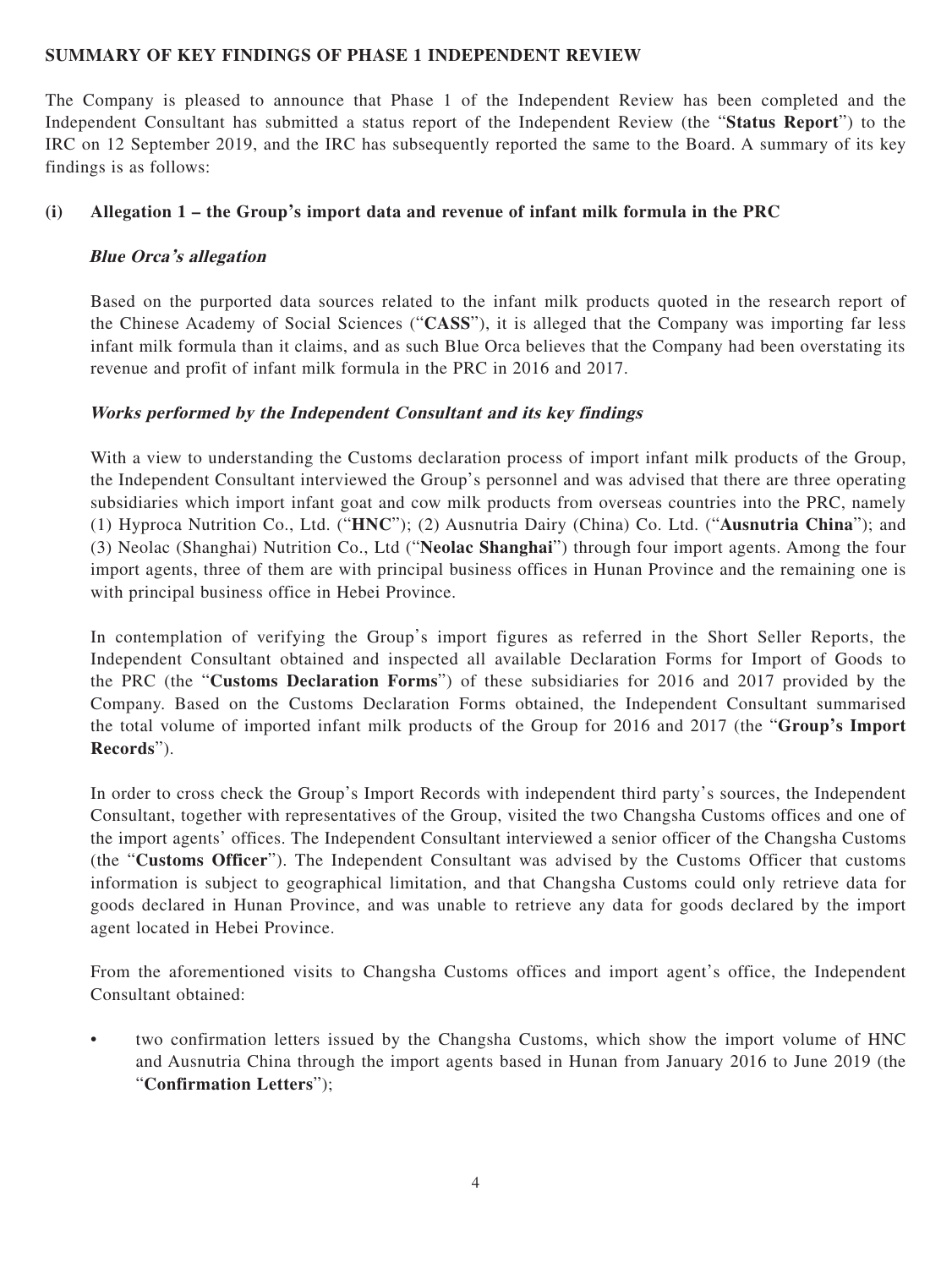- data provided by Changsha Customs in relation to the import volume of Neolac Shanghai, who declared its goods through Changsha Customs, and extracted from the Changsha Customs' system on site; and
- the import records declared by an import agent that were not included in the Confirmation Letters due to Changsha Customs system limitations.

Based on the aforementioned information obtained, the Independent Consultant summarised the total import volume of import infant milk products of the Group for the two years ended 31 December 2016 and 2017 (collectively, the "**Customs' Records**").

The Independent Consultant compared the Customs' Records to the Group's Import Records and noted that the imported volume of infant milk formula products for the two years ended 31 December 2016 and 2017 as per the Customs' Records were not less than 9,000 tonnes and 12,000 tonnes respectively, and considered that the Customs' Records and the Group's Import Records are consistent in all material aspects. The Independent Consultant further noted that the import volume of goat milk in 2017 as per the Customs' Records was 154% higher than the annualised import volume as estimated by Blue Orca in the Short Seller Reports.

Further, with a view to understanding the purported data sources related to the infant milk products quoted in the research report of the CASS mentioned in the Short Seller Reports, the Independent Consultant contacted CASS by way of telephone calls. However, despite multiple attempts, no one answered the telephone calls.

Based on the work performed and information they obtained, the Independent Consultant concluded that the allegation of the overstatement of revenue, on the underlying basis (i.e. import volume), is not supported by the evidence collected by the Independent Consultant.

#### **View of the IRC**

The IRC has reviewed and accepted the key findings by the Independent Consultant on Allegation 1. Based on the findings in the Status Report, the IRC considers the basis of Allegation 1, being the import volume, is untenable. Accordingly, the purported conclusion of Allegation 1 in the Short Seller Reports, which was deduced from such basis, is unfounded.

#### **View of the Company**

The Company considers Allegation 1 is completely baseless and categorically denies such allegation. As stated in its announcement dated 16 August 2019, the import data relating to the infant milk products of the Company contained in the Company's financial reports are true and are supported by official documents issued by the China Customs.

The Company is of the view that these official documents issued by the China Customs were the most authoritative and credible source for the relevant import statistics, and there is no reasonable doubt that the revenue derived from the estimated import volume of infant milk products was incorrect.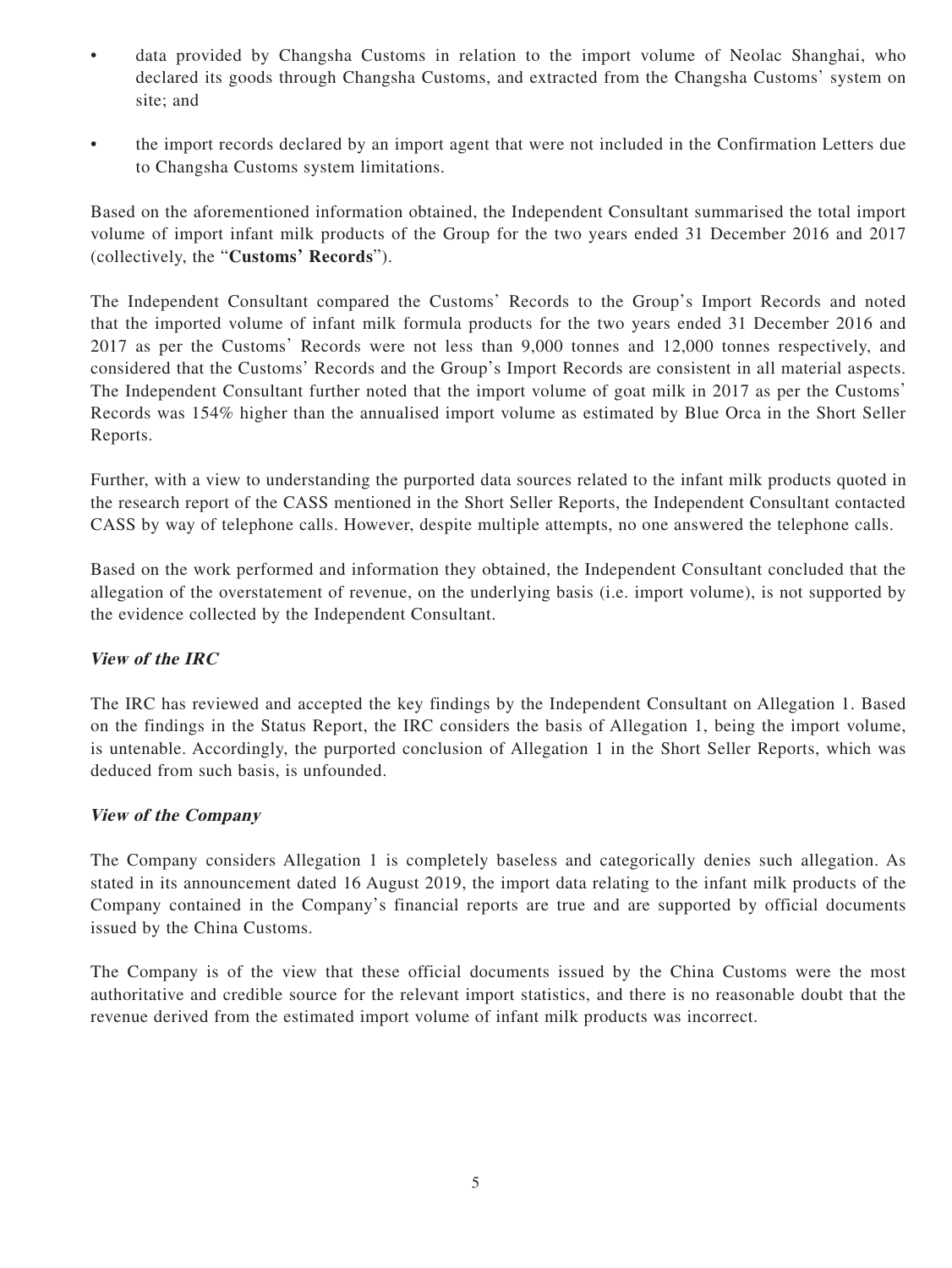The Company also strongly disagrees with the computation basis of the purported revenue and wishes to highlight that the computation of purported revenue in the Short Seller Reports is biased and misleading. Firstly, instead of applying the actual import value, the computation was merely based on the purported estimated import value, which was derived by the number of shipments of the referred import agents in the Short Seller Reports. Secondly, the purported estimated cost of inventories sold in the PRC was arrived after deducting the Group's increase in inventory level at consolidated level in the relevant period. The Company considers even if the computation is justified, the increase in the Group's inventory level in the PRC should be adopted instead. Thirdly, in arriving at the purported estimated cost of inventories sold in the PRC, other factors such as overhead costs incurred, purchase costs from local importers and value-added costs incurred have been omitted in the Short Seller Reports.

The Company would also like to reiterate that the previously published consolidated financial statements of the Company have been audited by the Company's auditors. As at the date of this announcement, the Company is not aware of any indication or intention of the Company's auditor to modify or withdraw their audit opinions in the Company's previously published financial statements.

#### **(ii) Allegation 2 – the Group's labour costs**

#### **Blue Orca's allegation**

It is alleged that the Company has understated its labour and staff costs and that the Company was substantially less profitable than reflected in the Company's consolidated financial statements for the years ended 31 December 2016 and 2017.

Blue Orca referred to the labour costs disclosed in the regulatory filings (the "**Regulatory Filings**") of one of the Company's subsidiaries – Ausnutria B.V. (together with its subsidiaries, the "**Ausnutria B.V. Subsidiaries**") and the note headed "profit before tax" of the Group's annual reports (the "**AR Note(s)**"). It is alleged that while Ausnutria B.V. Subsidiaries accounted for only 40% of the Company's full time employees, the Ausnutria B.V. Subsidiaries accounted for 96% and 94% of the Company's total consolidated salaries, pension, and related labour costs for the two years ended 31 December 2016 and 2017 respectively.

Blue Orca also referred to two isolated PRC litigation cases (the "**Lawsuits**") involving two purported employees (the "**Plaintiffs**") of Globlait Nutrition (Changsha) Co., Ltd ("**Globlait Nutrition**"), being a nonwholly-owned subsidiary of the Company, against a then distributor of Globlait Nutrition (the "**Defendant**"). It is alleged that the Company kept some employees expenses off the Company's records.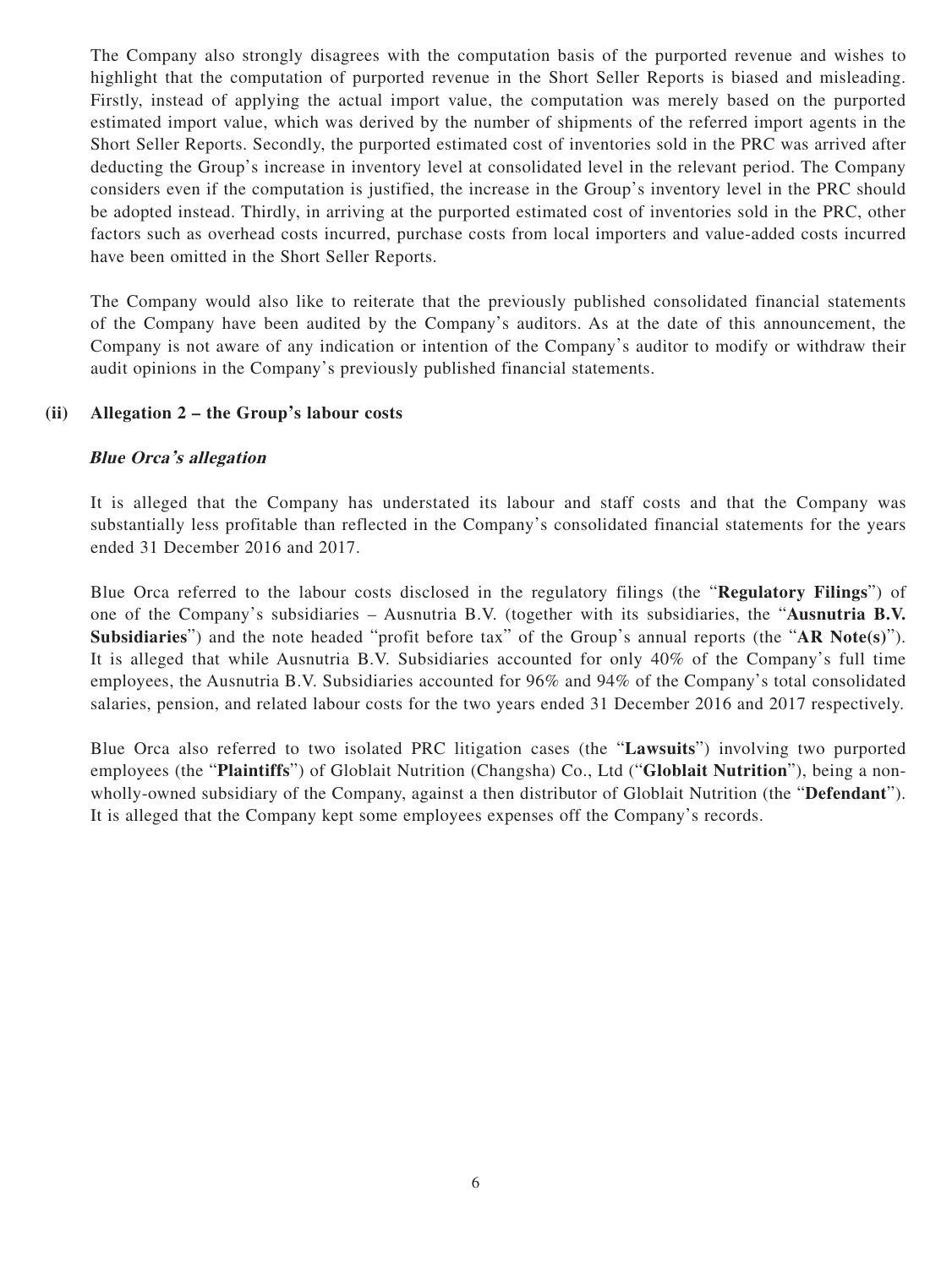#### **Works performed by the Independent Consultant and its key findings**

#### (a) Disclosure difference

In order to understand the nature of the labour costs disclosed in the Regulatory Filings and the AR Note, the Independent Consultant discussed with the financial controller of the Group (the "**Financial Controller**"), and understood that note "wages, salaries and social security charges" (the "**Regulatory Filing Note**") in the Regulatory Filings and the AR Notes cover different scopes. In particular, the "wages, salaries and social security charges" disclosed in the Regulatory Filings comprise six items, namely (1) wages and salaries; (2) management fee; (3) pension costs; (4) social security charges; (5) temporary personnel; and (6) other expenses, while the "employee benefit expenses" disclosed in the Group's annual reports (the "**AR Employee Expenses**") comprises only three items, namely (1) wages, salaries and staff welfare; (2) equity share option expense; and (3) pension scheme contributions.

To examine whether the items disclosed in the Regulatory Filings Note were reflected in the AR Note, the Independent Consultant further traced the items disclosed in the Regulatory Filing Notes to the AR Notes of the Group's annual reports for 2016 and 2017. Based on the breakdown of the AR Notes provided by the Financial Controller, the Independent Consultant noted that (1) "wages and salaries" and "management fees" in the Regulatory Filing Note are grouped and referred to as "wages, salaries and staff welfare" in the AR Note; (2) "pension costs" in the Regulatory Filing Note is referred to as "pension scheme contributions" in the AR Note; and (3) "social security charges", "temporary personnel" and "other expenses" in the Regulatory Filing Note are included in the Groups' profit and loss accounts but not disclosed in the AR Note. The Independent Consultant considered that the employee-related expenses reported in the Regulatory Filings had been fully included in the compilation of Group's 2016 and 2017 consolidated profit and loss account.

With the above understanding of the scope of the Regulatory Filing Note and the AR Note, the Independent Consultant performed a like-for-like comparison of these disclosures under the same sub-categories. The Independent Consultant compared the aggregate sum of the items "wages and salaries", "management fees" and "pension costs" in the Regulatory Filing Note ("**Ausnutria B.V. Employee Expenses**") with the AR Employee Expenses. The comparison shows that the Ausnutria B.V. Employee Expenses accounted for 57.6% and 52.9% of the AR Employee Expenses in 2016 and 2017, respectively, rather than 96% and 94% as alleged in the Short Seller Reports.

With a view to understanding the methodology for determining the items disclosed in the AR Note, the Independent Consultant discussed with the Financial Controller and was advised that information disclosed in the AR Notes of the Group's annual report 2016 and 2017 is generally consistent with prior years, unless there are new disclosure requirements. The Independent Consultant further reviewed the AR Notes in the Group's annual reports from 2010 to 2018, and considered that the employee-related expenses disclosed are generally consistent across the period.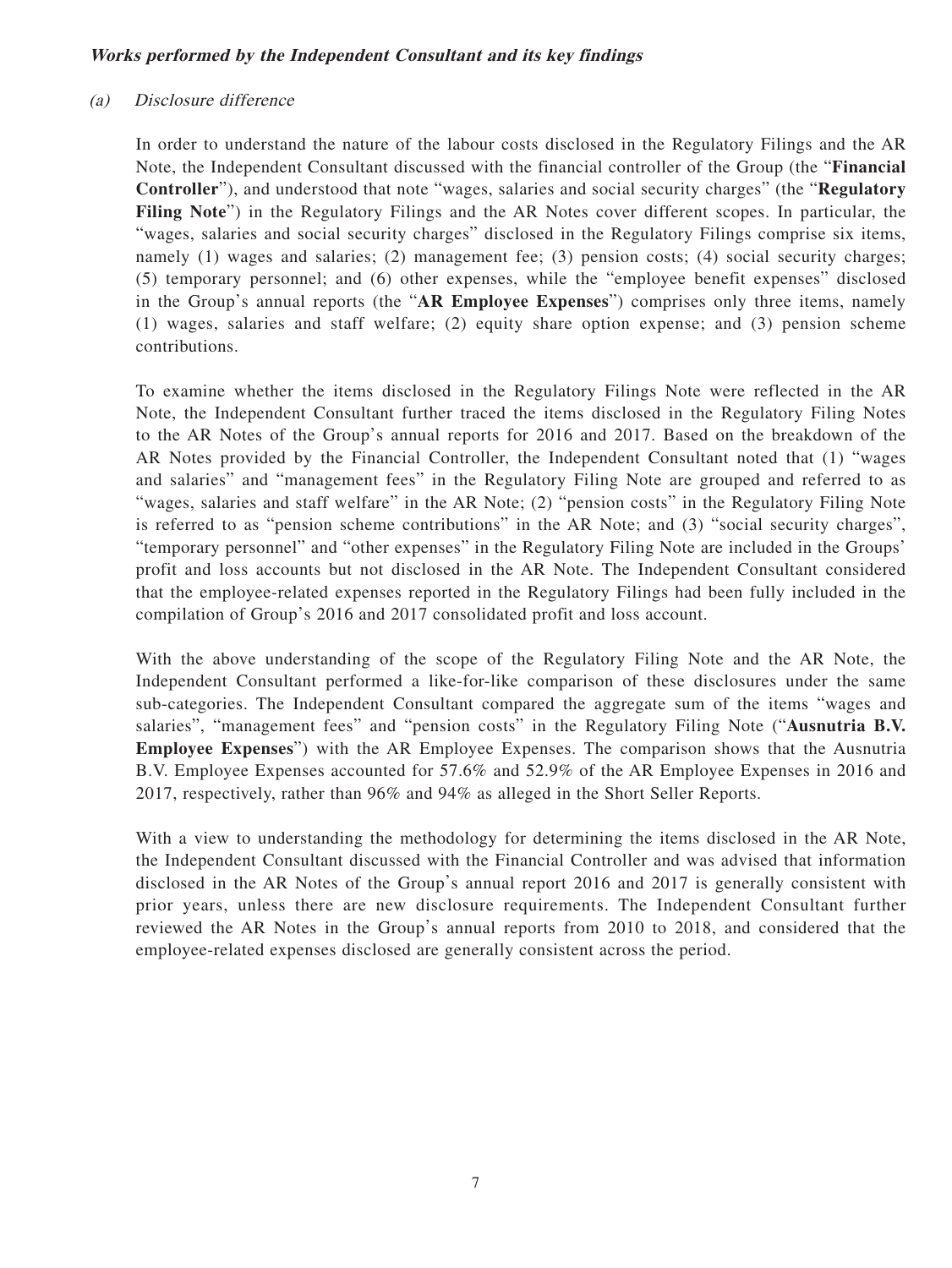(b) Reconciliation of profit and loss accounts between the Regulatory Filing and reporting packages for Group consolidation

To understand the consolidation and financial reporting process of the Group, the Independent Consultant discussed with the Financial Controller and was advised that subsidiaries of the Company would prepare and submit a reporting package based on their management accounts on a quarterly basis.

With the above understanding, in order to examine whether the profit and loss accounts reported for Regulatory Filings were included in the compilation of the Group's 2016 and 2017 consolidated profit and loss accounts, the Independent Consultant obtained the reporting packages of the Ausnutria B.V. Subsidiaries (collectively the "**Reporting Packages**"), which were used for consolidation into the Group's consolidated financial statements for 2016 and 2017. The Independent Consultant performed reconciliation between the Reporting Packages and the profit and loss accounts for 2016 and 2017 as per Regulatory Filings and found that the Ausnutria B.V. Employee Expenses in both 2016 and 2017 had been fully included in the compilation of Group's 2016 and 2017 consolidated profit and loss accounts.

Based on the work performed and the information obtained, the Independent Consultant considered that the profit and loss accounts reported for Regulatory Filings had been fully included in the compilation of Group's 2016 and 2017 consolidated profit and loss accounts.

(c) The isolated litigation cases

In order to have a comprehensive understanding on the Lawsuits referred in the Short Seller Reports, the Independent Consultant obtained and reviewed the civil judgements of the first and second trial of the Lawsuits (the "**Judgements**") from the China Judgement Online, being an official platform to obtain court judgements in the PRC.

The Independent Consultant perused the Judgements and had the following observations:–

- In these trials, the two purported employees, being the Plaintiffs, did not (1) allege to be employees of Globlait Nutrition; and (2) seek any compensations from Globlait Nutrition;
- The second trials were initiated by the Plaintiffs as both of them disagreed with the Judgments of the first trials. The Independent Consultant noted from the Judgments of the second trials, both dated 12 March 2019, that the Plaintiffs appealed to seek a ruling confirming their employment relationship with the Defendant, being a then distributor of Globlait Nutrition; and
- In the second trials, the Court ruled that the Defendant had established employment relationships with the Plaintiffs.

In view of the above, the Independent Consultant found that certain facts stated in the Judgements had been omitted in the Short Seller Reports. The Independent Consultant considered that such omissions rendered the allegations in relation to the Lawsuits contained in the Short Seller Reports incomplete.

The Independent Consultant has reviewed the distributorship agreement between Globlait Nutrition and the Defendant which expired on 31 December 2017. The Independent Consultant was advised that the distributorship with the Defendant was not renewed.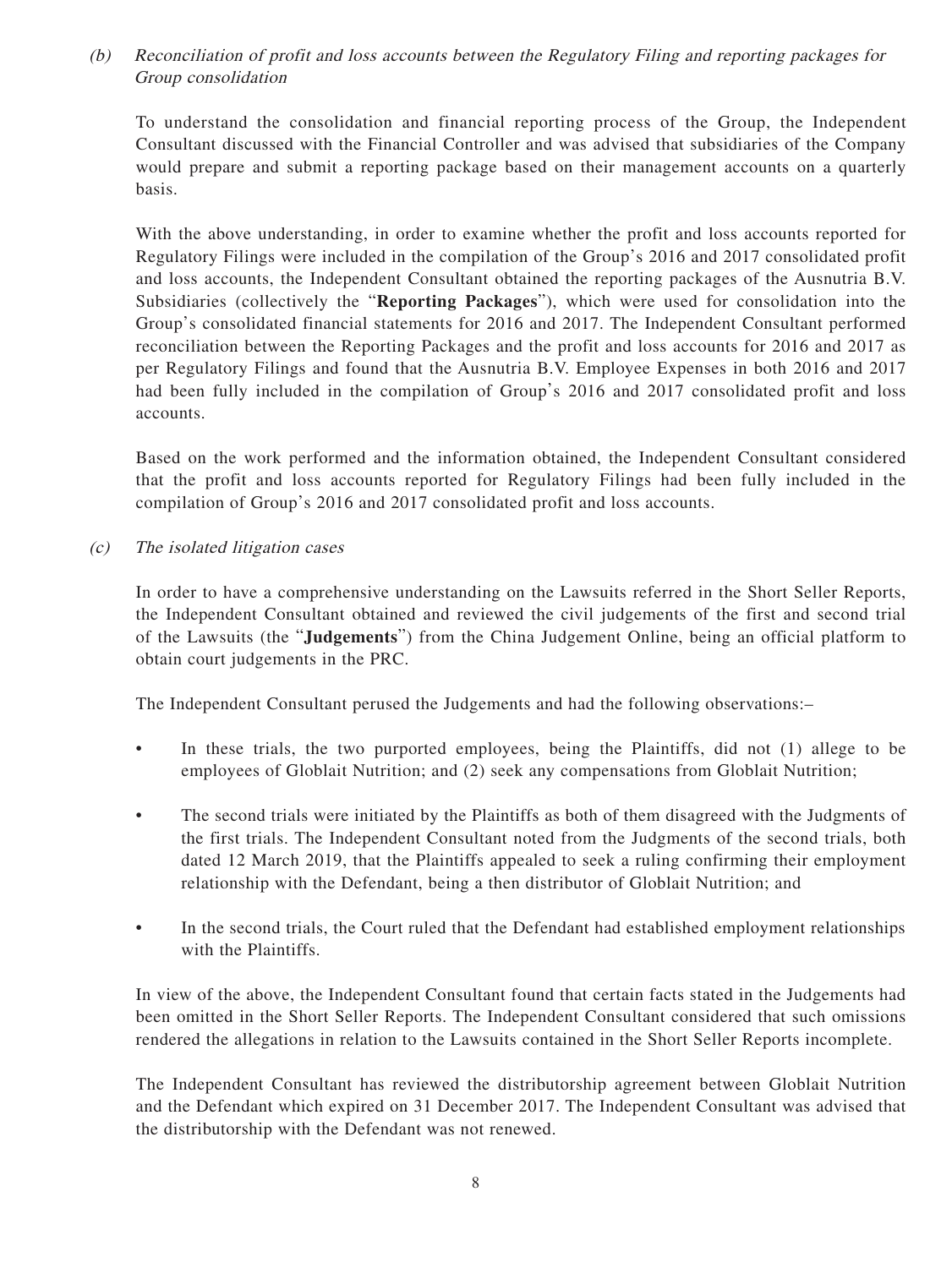The Independent Consultant was advised that Globlait Nutrition has ceased operation since 2018 and is currently undergoing a dissolution of business due to its unsatisfactory financial performance.

During the course of work, the Independent Consultant attempted to meet the Defendant, representatives of Globlait Nutrition and the Plaintiffs. Yet, their attempts were in vain partly due to the fact that Globlait Nutrition has ceased operation and the distributorship has expired. In view of such, the Independent Consultant considered their work to understand the possibility of shifting the employee benefit related expenses to the distributor's payroll, as alleged in the Short Seller Reports, has been limited in the Phase 1 of the Independent Review. As such, the Independent Consultant considered that they were unable to gather relevant factual information to draw conclusion on this allegation.

#### **View of the IRC**

The IRC has reviewed and accepted the key findings by the Independent Consultant on Allegation 2. Based on the findings in the Status Report, the IRC is of the view that (i) the Ausnutria B.V. Subsidiaries financial statements have been fully consolidated into the Group's consolidated financial statements; and (ii) basis of Allegation 2 is not substantiated in view of the deficiencies in the arguments made by Blue Orca in the Short Seller Reports. Accordingly, the allegation of understating labour costs in the Group's consolidated financial statements is unfounded.

#### **View of the Company**

The Company considers Allegation 2 is incorrect and concluded based on incomplete information, and robustly denies such allegation. As stated in its announcement dated 16 August 2019 that the purported understatement in staff costs was mainly due to differences in disclosure of the employees expenses between the consolidated financial statements of the Company and the Ausnutria B.V. Subsidiaries and hence there was only a pure disclosure matter involved.

The Company wishes to highlight that the Lawsuits were isolated cases and the Judgements are misquoted, taken out of context and misunderstood by Blue Orca. Accordingly, the purported understatement of labour costs based on the Lawsuits is resolutely unfounded.

The Company would also like to reiterate that the previously published consolidated financial statements of the Company have been audited by the Company's auditors. As at the date of this announcement, the Company is not aware of any indication or intention of the Company's auditor to modify or withdraw their audit opinions in the Company's previously published financial statements.

#### **(iii) Allegation 3 – the acquisition of 40% shareholding interests in Nutriunion HK**

#### **Blue Orca's allegation**

It is alleged that the Company does not have any interest in Nutriunion HK, which was instead wholly-owned by the CFO. It is further alleged that the acquisition of the 40% shareholding interests in Nutriunion HK conducted in July 2019 was a sham transaction to unjustly enrich insiders.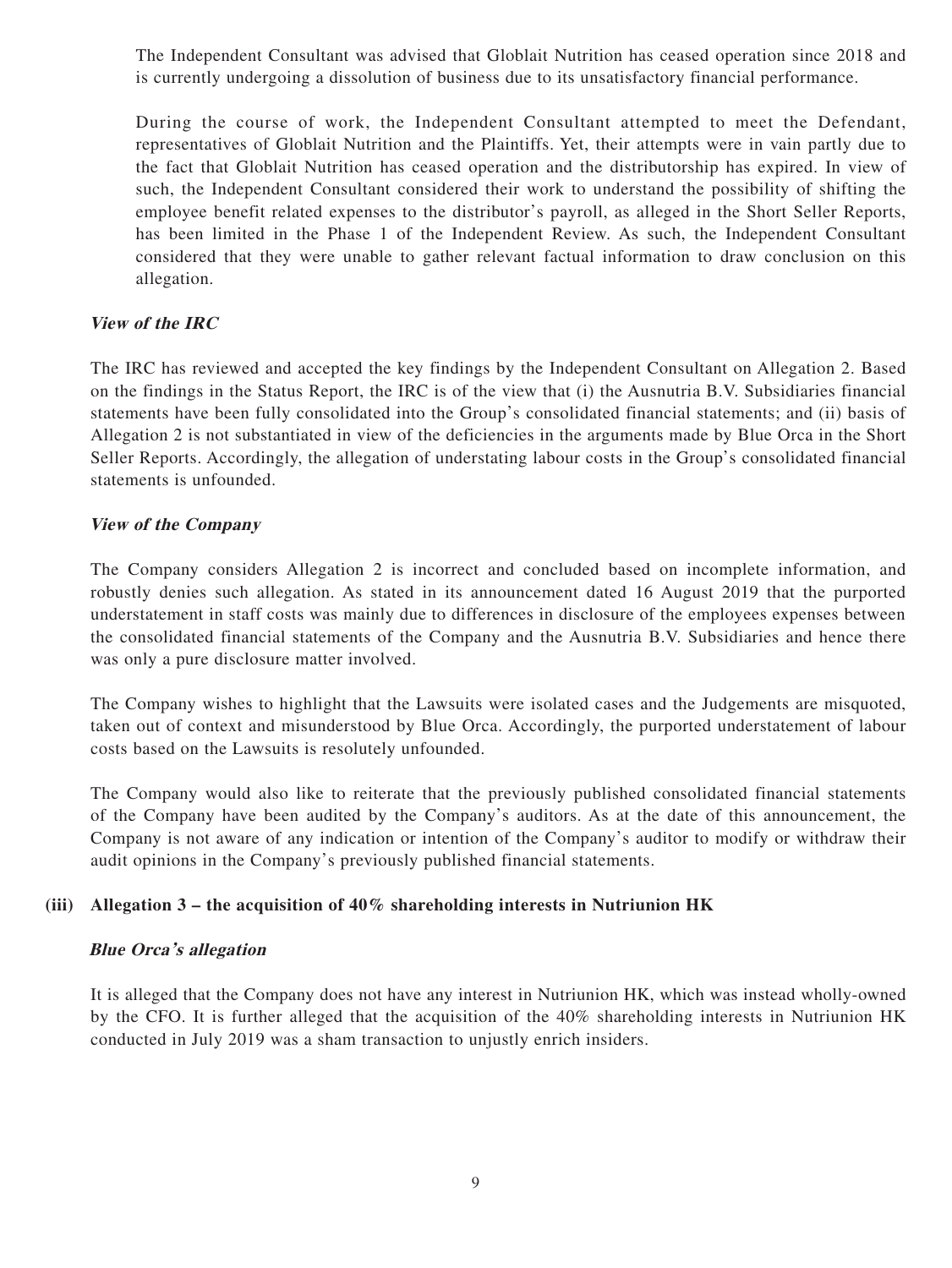#### **Works performed by the Independent Consultant and its key findings**

#### (a) Trust arrangements

The Independent Consultant retrieved the corporate records of Nutriunion HK from the Hong Kong Companies Registry and noted that the CFO was the registered sole shareholder of Nutriunion HK at all relevant times from the date of incorporation. The Independent Consultant was also given to understand that there were trust arrangements between the CFO and the then beneficial owners of Nutriunion HK, namely (i) Ausnutria China; (ii) Mr. Zhao Li ("**Mr. Zhao**") and Mr. Lin Wei ("**Mr. Lin**"); and (iii) Mr. Qu Yunlai ("**Mr. Qu**") (collectively, the "**Beneficial Owners**") since the date of incorporation of Nutriunion HK.

In order to understand the trust arrangements, the Independent Consultant obtained and reviewed the deeds of trust all dated 23 May 2016 (being the incorporation date of Nutriunion HK) executed by the CFO and the Beneficial Owners. Pursuant to the deeds of trust, (i) Ausnutria China; (ii) Mr. Zhao and Mr. Lin; and (iii) Mr. Qu, being the beneficiaries of the trust, separately appointed the CFO as trustee to hold 60%, 30% and 10% of the shareholding interests in Nutriunion HK on their behalf.

The Independent Consultant conducted interviews with the Company's relevant personnel to enquire into the background and rationale of the trust arrangements. In the interviews, the relevant parties confirmed that (i) the CFO was merely a nominee shareholder since the date of incorporation of Nutriunion HK; (ii) the CFO had never been the beneficial owner of any of the shares in Nutriunion HK; and (iii) the trust arrangements were made to streamline the establishment and routine administration of Nutriunion HK through a senior executive's presence in Hong Kong.

As Blue Orca tried to substantiate its allegation against the Company's disclosure in relation to Nutriunion HK by referring to Nutriunion HK's corporate registry filings, the Independent Consultant was advised that the Company consulted its legal advisers in charge of the Company's acquisition of 40% shareholding interests in Nutriunion HK (the "**Legal Advisers**") on the relevant reporting requirements. The Company was given to understand that (i) neither Nutriunion HK nor the Beneficial Owners to the trust arrangements are required by the laws of Hong Kong to report the trust arrangements depicted above in Nutriunion HK's filings with the Hong Kong Companies Registry; (ii) shareholding information contained in Nutriunion HK's annual returns filed with the Hong Kong Companies Registry conforms with the relevant legal requirements as it is only required to disclose its registered shareholder(s) as at the return date of each such return; (iii) an annual return filed by Nutriunion HK does not reflect beneficial ownership in its shares as at any point of the time, nor does it reflect registered holding of its shares, as at any point of time other than the relevant return date, which is 23 May (being the anniversary of the date of incorporation of Nutriunion HK) of each year; and (iv) no other forms prescribed by the Hong Kong Companies Registry provide a way to reflect any transfer of shares.

The Independent Consultant was further advised that the Company enquired the Legal Advisers on the shareholding registry filing matter, in particular for a Hong Kong private company such as Nutriunion HK, registered shareholding is based on the records in its register of members, which is maintained by the company rather than the Hong Kong Companies Registry, not based on any annual return filed by the company. The Company was given to understand that the register of members is not required to enter any notice of any trust, whether express, implied or constructive.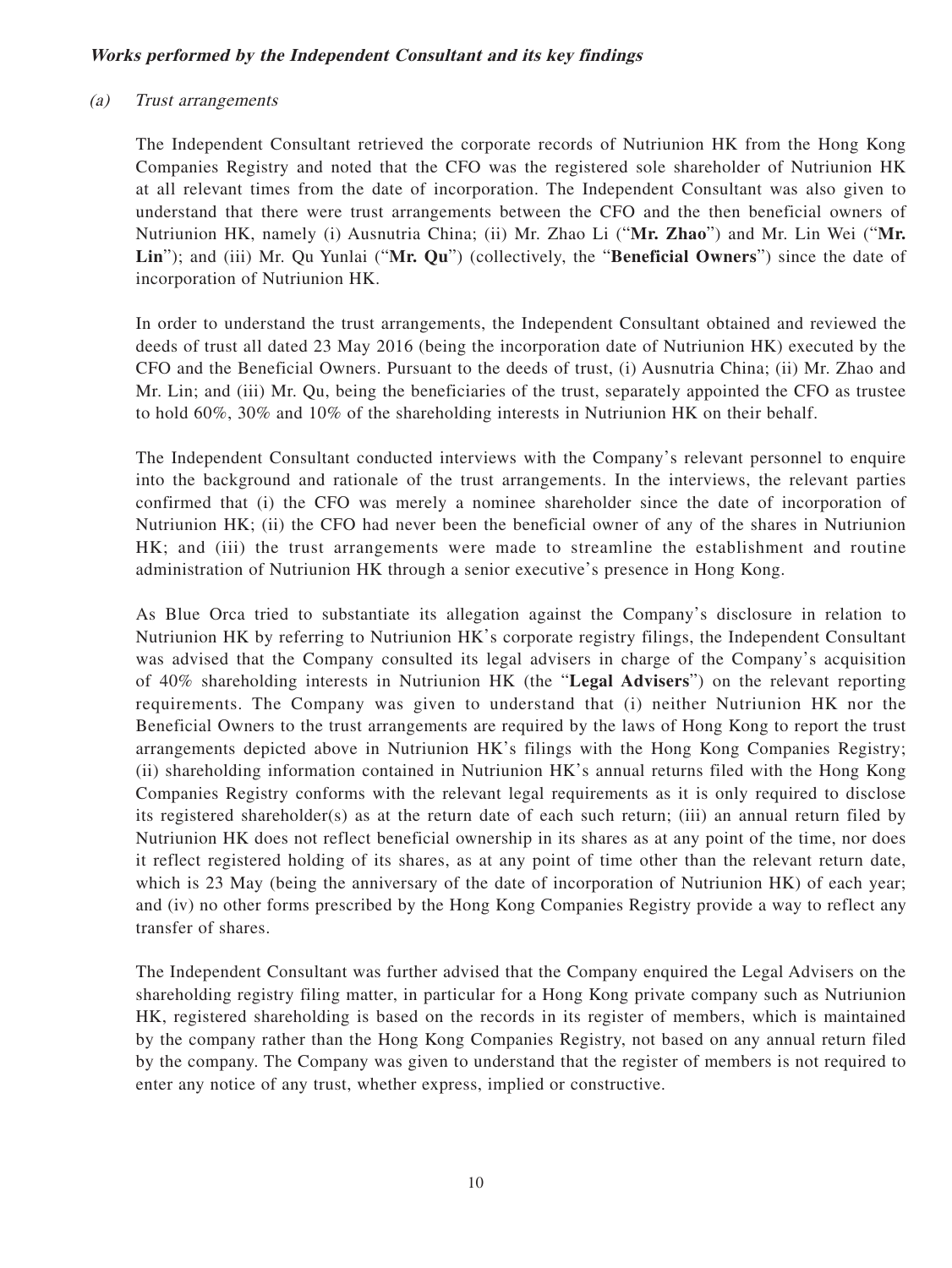#### (b) Cessation of trust arrangements

The Independent Consultant was advised that the trust arrangements ceased on 3 July 2019 when the CFO transferred the legal title of the shares back to certain transferees designated by the respective Beneficial Owners for the purpose of facilitating the acquisition of 40% shareholding interests of Nutriunion HK by the Group from Mr. Zhao, Mr. Lin and Mr. Qu.

In respect of the said cessation of trust arrangements, the Independent Consultant was advised that the Company has consulted the Legal Advisers and understood that the trust arrangements ceased automatically when the CFO transferred the shares back to the Beneficial Owners (or their designated transferees).

The Independent Consultant obtained the minutes of a board meeting of Nutriunion HK dated 2 July 2019 to understand the cessation. It is noted that the board of directors of Nutriunion HK approved the transfer of 60%, 30% and 10% of shareholding interests of Nutriunion HK held by the CFO to the three transferees, which were set up by the Beneficial Owners, namely Superior Winner Investment Limited ("**Superior Winner**"), Marvel Champion Asia Limited ("**Marvel Champion**") and Prime Marvel Holdings Limited ("**Prime Marvel**") respectively (the "**Designated Transferees**").

In order to prove the execution of the cessation, the Independent Consultant further obtained and reviewed the bought and sold notes that were prepared by the Legal Advisers dated 3 July 2019 pertaining to the share transferred from the CFO to the Designated Transferees (the "**Bought and Sold Notes**"). The Independent Consultant noted that relevant stamp duty charges were paid to the Inland Revenue Department of Hong Kong on 3 July 2019. The Independent Consultant inspected the shareholder register and the original share certificates of Nutriunion HK and confirmed that the shareholding structure was updated accordingly.

Based on the above, the Independent Consultant was advised that the trust arrangement was terminated following the completion of the aforementioned transfer on 3 July 2019, and the CFO is no longer the trustee holding the entire shareholding interests of Nutriunion HK accordingly.

#### (c) Transfer of 40% shareholding interests in Nutriunion HK

In addition to the review of the Bought and Sold Notes and inspection of shareholder register and the original share certificates, the Independent Consultant reviewed the certificates of incumbency of the Designated Transferees, which show that (i) Superior Winner, a company incorporated under the laws of the British Virgin Islands ("**BVI**") with limited liability, is an indirect wholly-owned subsidiary of the Company; (ii) Marvel Champion, a company incorporated under the laws of the BVI with limited liability, is beneficially owned as to 44.0%, 29.0% and 27.0% by Mr. Zhao, Mr. Lin and three individuals respectively; and (iii) Prime Marvel, a company incorporated under the laws of the BVI with limited liability, is beneficially wholly-owned by Mr. Qu. Such records show that the transfer of 40% shareholding interests in Nutriunion HK beneficially held by Mr. Zhao, Mr. Lin and Mr. Qu to the respective designated transferees was completed on 3 July 2019.

The Independent Consultant understands from official website of the Hong Kong Companies Registry in relation to the filing for shareholder changes. Nutriunion HK is expected to reflect the shareholding changes to the Hong Kong Companies Registry in its annual return made up to the next anniversary of its date of incorporation, i.e. 23 May 2020. As such, and in view of the matters as mentioned in section